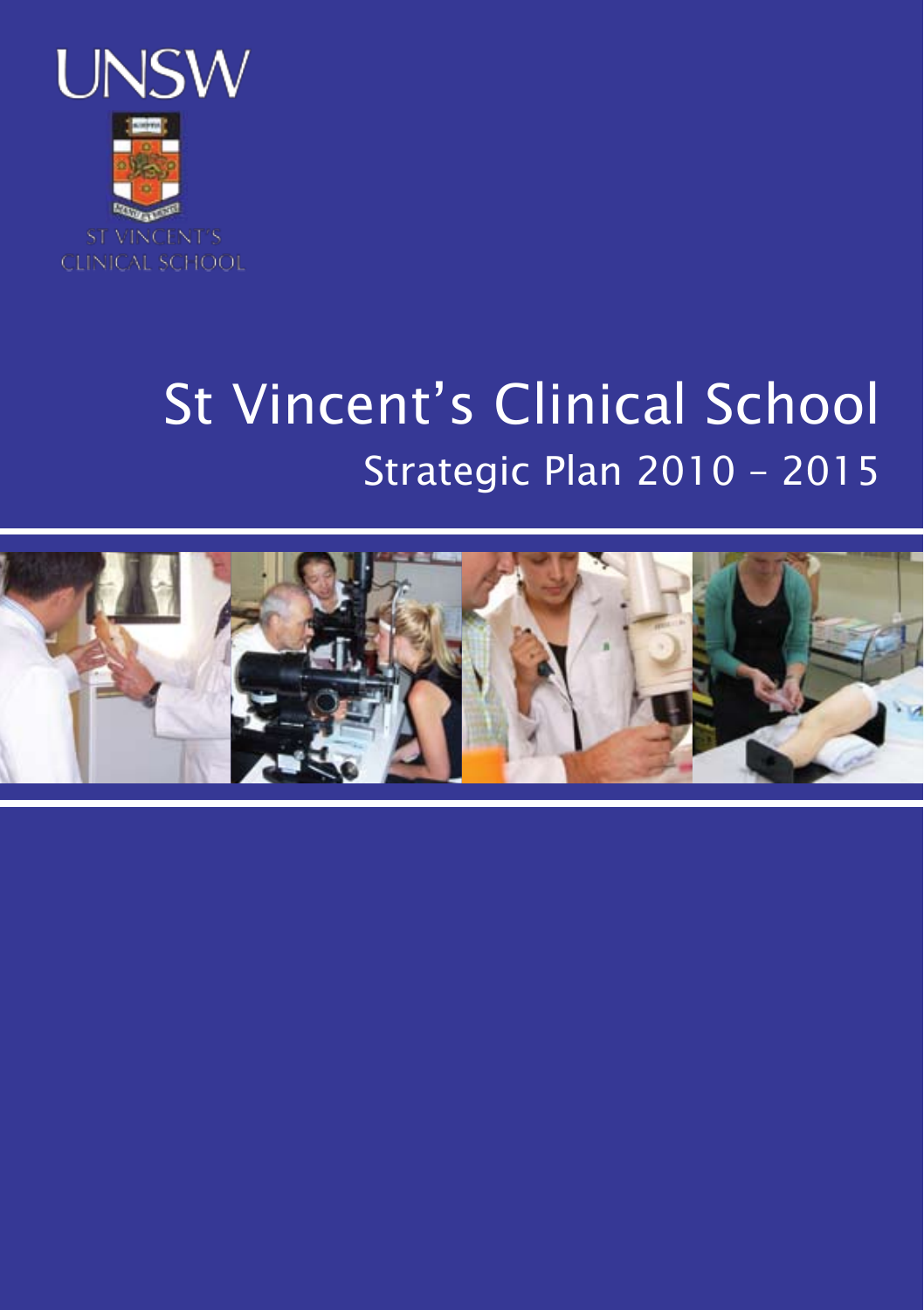An electronic copy of this document is accessible via: http:// stvcs.med.unsw.edu.au/STVCSWeb.nsf/resources/Strategic+Report/\$file/ Strategic+Report+2009.pdf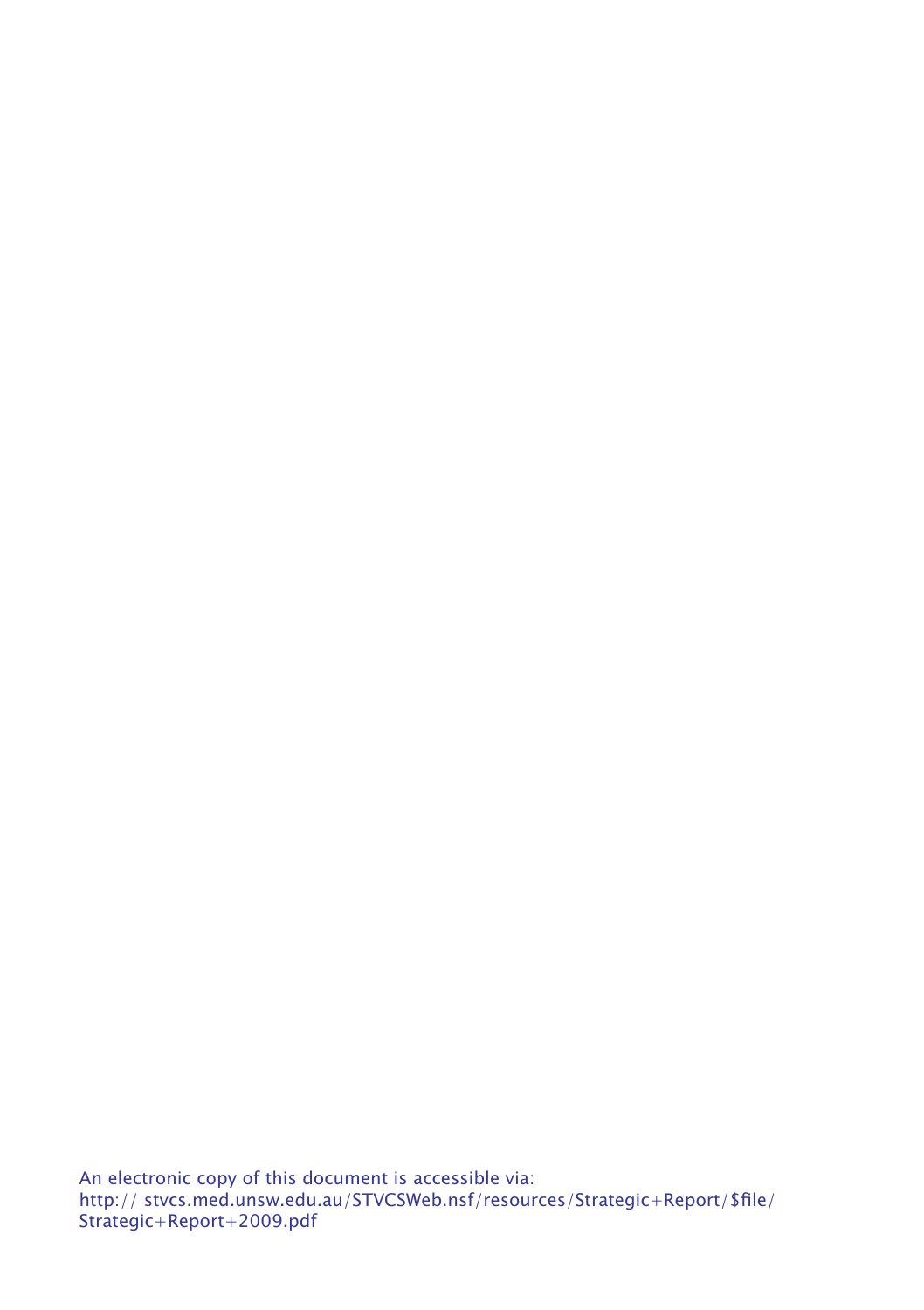# St Vincent's Clinical School Strategic Plan 2010 – 2015

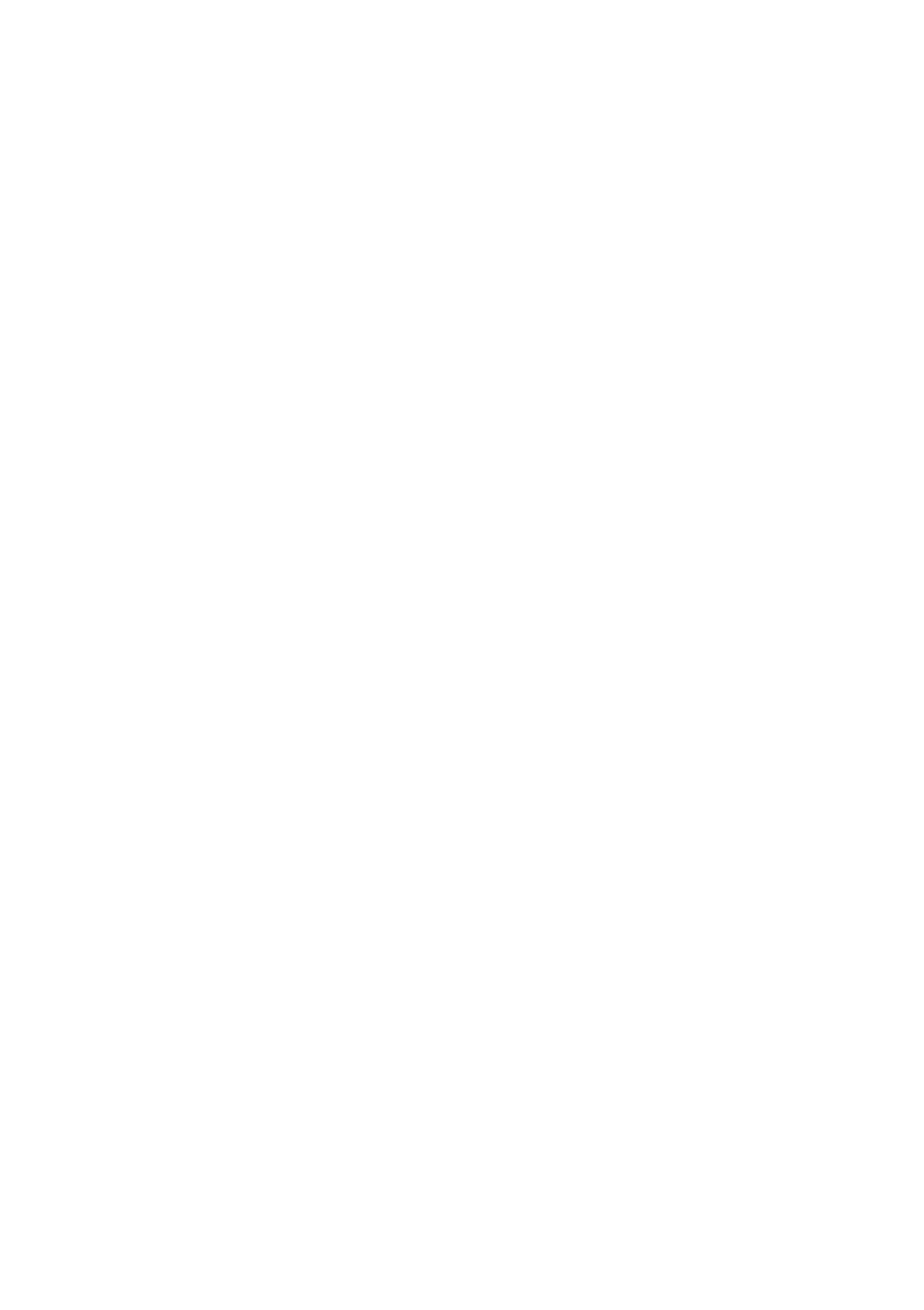# **Contents**

| <b>Foreward</b> |                                                                                         | 6  |
|-----------------|-----------------------------------------------------------------------------------------|----|
|                 | <b>Introduction</b>                                                                     | 7  |
| 1.0             | <b>Purpose of this Document</b>                                                         | 9  |
| 2.0             | <b>Background</b>                                                                       | 9  |
| 2.1             | Contemporary Context for Clinical Medical<br>Education - changes, issues and challenges | 10 |
| 2.2             | "Drivers" of Change across NSW Health                                                   | 11 |
| 2.2.1           | The increasingly complex education role of<br>teaching hospitals                        | 11 |
| 2.2.2           | The changing casemix in teaching hospitals<br>and the impact on clinical teaching       | 12 |
| 3.0             | <b>Opportunities, Advantages and Challenges</b><br>for St Vincent's Clinical School     | 14 |
| 3.1             | Opportunities & Advantages                                                              | 14 |
| 3.2             | Challenges                                                                              | 15 |
| 4.0             | <b>Faculty Aspiration</b>                                                               | 16 |
| 5.0             | <b>School Purpose</b>                                                                   | 16 |
| 5.1             | <b>Functions</b>                                                                        | 17 |
| 6.0             | Focus & Strategic Goals 2010-2015                                                       | 18 |
| 7.0             | <b>Strategic Goals - Detail</b>                                                         | 19 |
| 7.1             | <b>Student Experience</b>                                                               | 19 |
| 7.2             | Research                                                                                | 20 |
| 7.3             | <b>Community Engagement</b>                                                             | 21 |
| 7.4             | Capabilities and Resources                                                              | 22 |
|                 | Appendix 1 - Stakeholder Benefits Analysis                                              | 23 |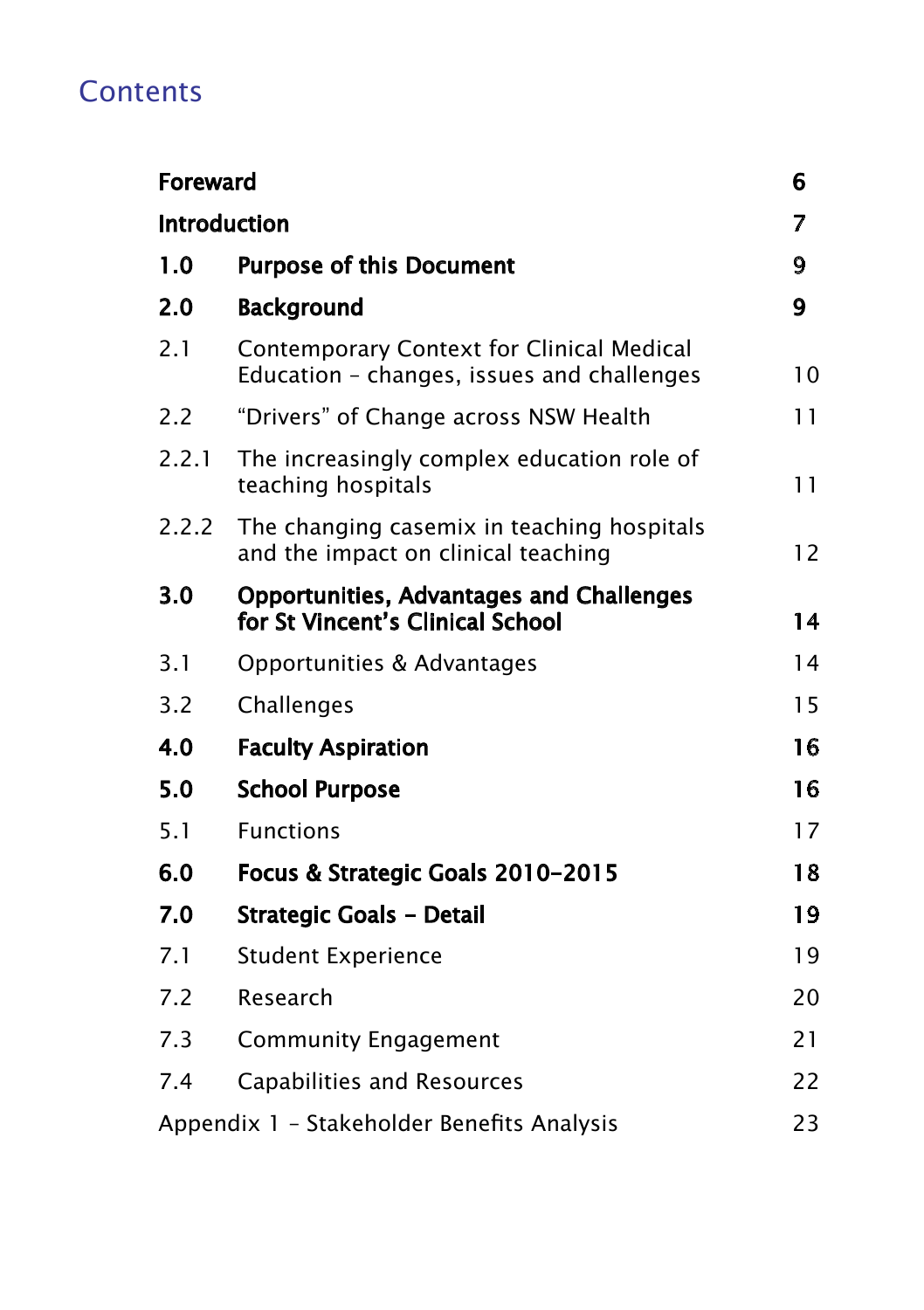# Foreward



I am pleased to endorse the development of a strategic plan for our original Clinical School. UNSW has a long and proud association with St Vincent's Hospital and this strategic plan seeks to provide direction for future collaboration. It is important that Clinical Schools maintain strategic goals that are consistent across the Faculty and University. These goals must take into account our aspirations and involve our stakeholders. This document does that.

I wish the School well in implementing this Strategic Plan.

Professor Peter Smith Dean Faculty of Medicine, UNSW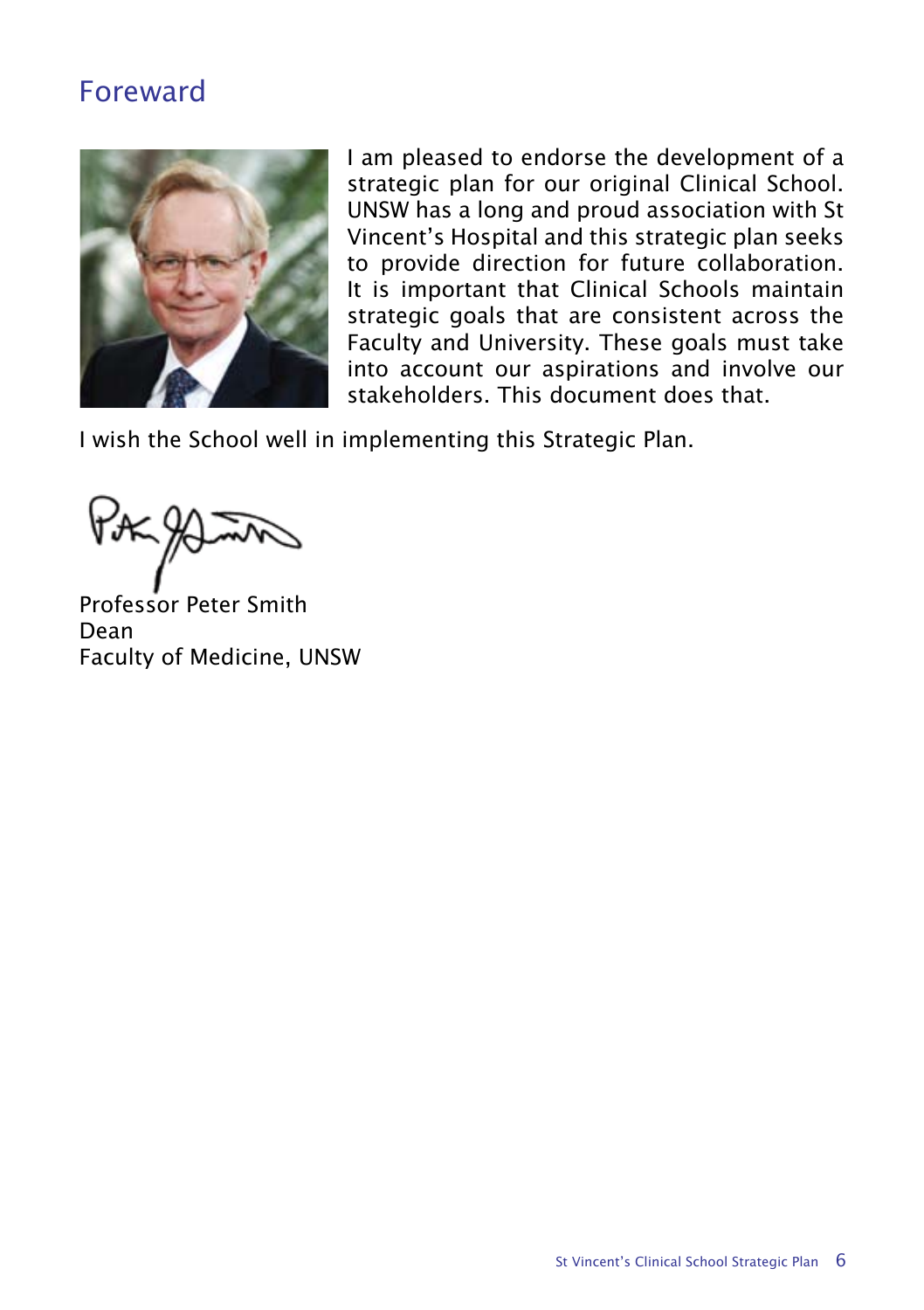# Introduction

Our Clinical School was the first established for the new Faculty of Medicine at the University of NSW in 1968. The School has a distinguished history of student education, service and research over four decades. There have been three Professors of Medicine and of Surgery in that time, including the current incumbents.

In the arenas of higher education and health services change has been a constant since our founding. The focus, organisation, technology and range of care provided of a large teaching hospital at the end of the first decade of the 21<sup>st</sup> century bear little resemblance those of the late 1960s. In addition, the emphasis on clinical teams has had a huge impact on the way care is delivered. At the same time the overarching complexity of the contemporary health system in Australia and other advanced economies can be daunting for trainees and experienced clinicians alike.

The context of clinical undergraduate training has changed fundamentally and the School has evolved over the years to address the many new challenges presented to it. However, it was felt opportune at this time to take a more formal approach to the ongoing development of the School.

This Strategic Plan, the first for our School, arose out of a School retreat held in mid 2009. It aligns us with the strategic agenda and themes of UNSW and of our Faculty of Medicine. It also enables us to plan to fulfil our primary roles efficiently and effectively, in partnership with the clinicians and administrative leaders of St Vincents and Mater Health, Sydney.

Our aim is to improve our performance despite a changing environment.

A Strategic Plan is only useful if it guides the allocation of resources and effort and prompts the implementation of appropriate change and new initiatives.

The School is committed to reviewing our progress on a regular basis and to strengthening information flows to staff and key stakeholders, especially in the important areas of teaching and research.

The School cannot function without the support of the Conjoint staff,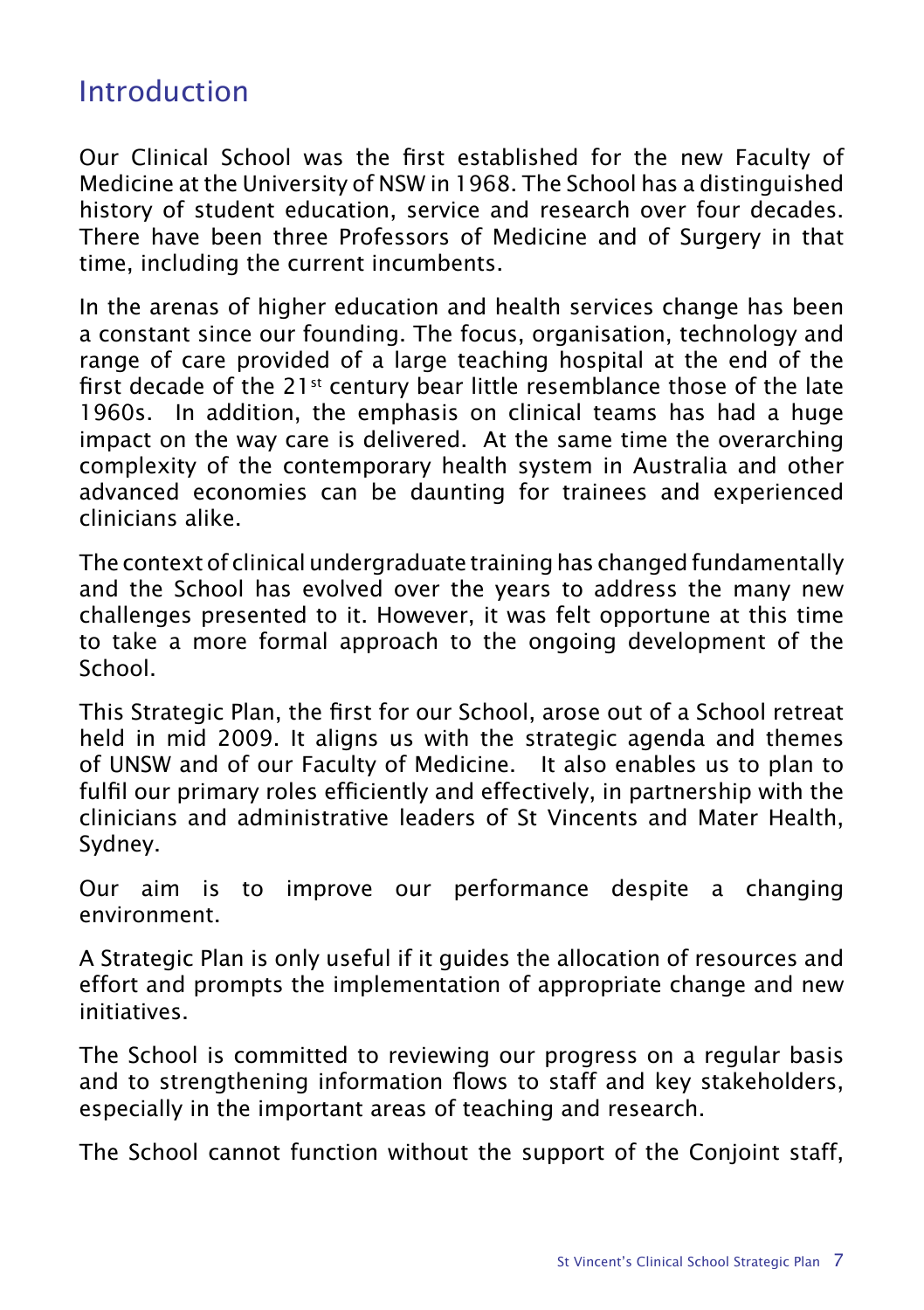St Vincent's Hospital, the broader Faculty, the local community and the patient population and, of course, the student body. We value the contribution of these individuals and groups and seek their ongoing support over the coming years.

UU-DIS

Professor Allan Spigelman Professor of Surgery Clinical Associate Dean (Head of School)

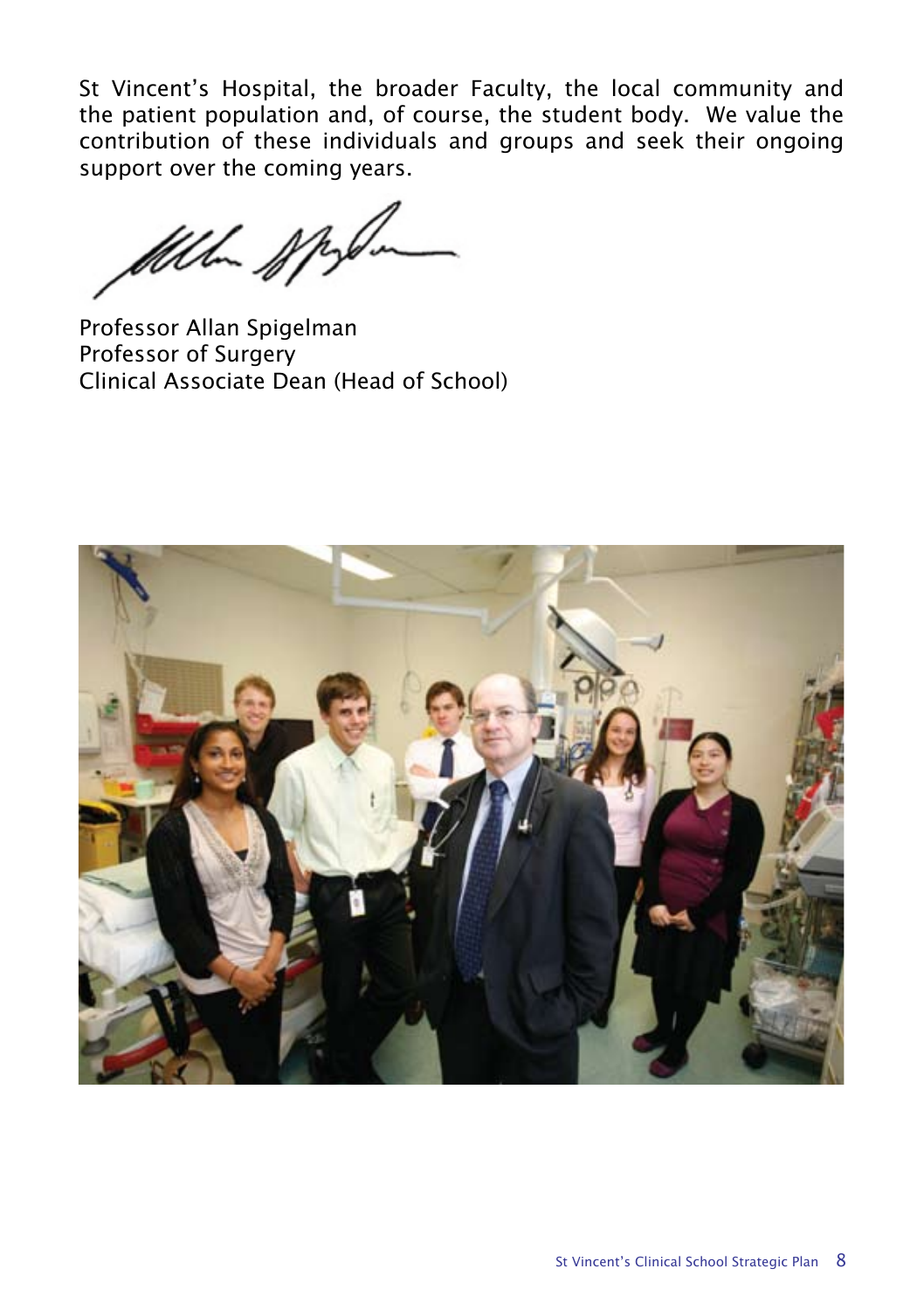# 1.0 Purpose of this document

The purpose of this document is to outline the St Vincent's Clinical School's future direction and goals as a basis for allocating resources and measuring results over the next five years

# 2.0 Background

- The St Vincent's Clinical School has provided first class education and training to undergraduate medical students and clinical care to many thousands of patients since its inception in 1968
- The School has also built up an impressive research profile in a number of key areas, none of which could have been achieved without the support and ongoing contributions of our highly valued Conjoint staff, other Hospital staff, the Area Health Service leaders and the Sisters of Charity
- However, School leadership and staff believe strongly that we are at the point in our history where the School would benefit from undertaking a planning process in order to set direction and goals for the coming years.
- $\blacksquare$  The School engaged an external consultant<sup>†</sup> to assist in this process and a full day planning meeting was held for all Clinical School staff. The Dean and Senior Associate Dean also attended part and the whole of the day, respectively, which helped to ensure that the School and the Faculty develop in conjunction with each other.

<sup>&</sup>lt;sup>†</sup> The School acknowledges the assistance given by Philip Pogson, Director, The Leading Partnership, in the development of this Plan.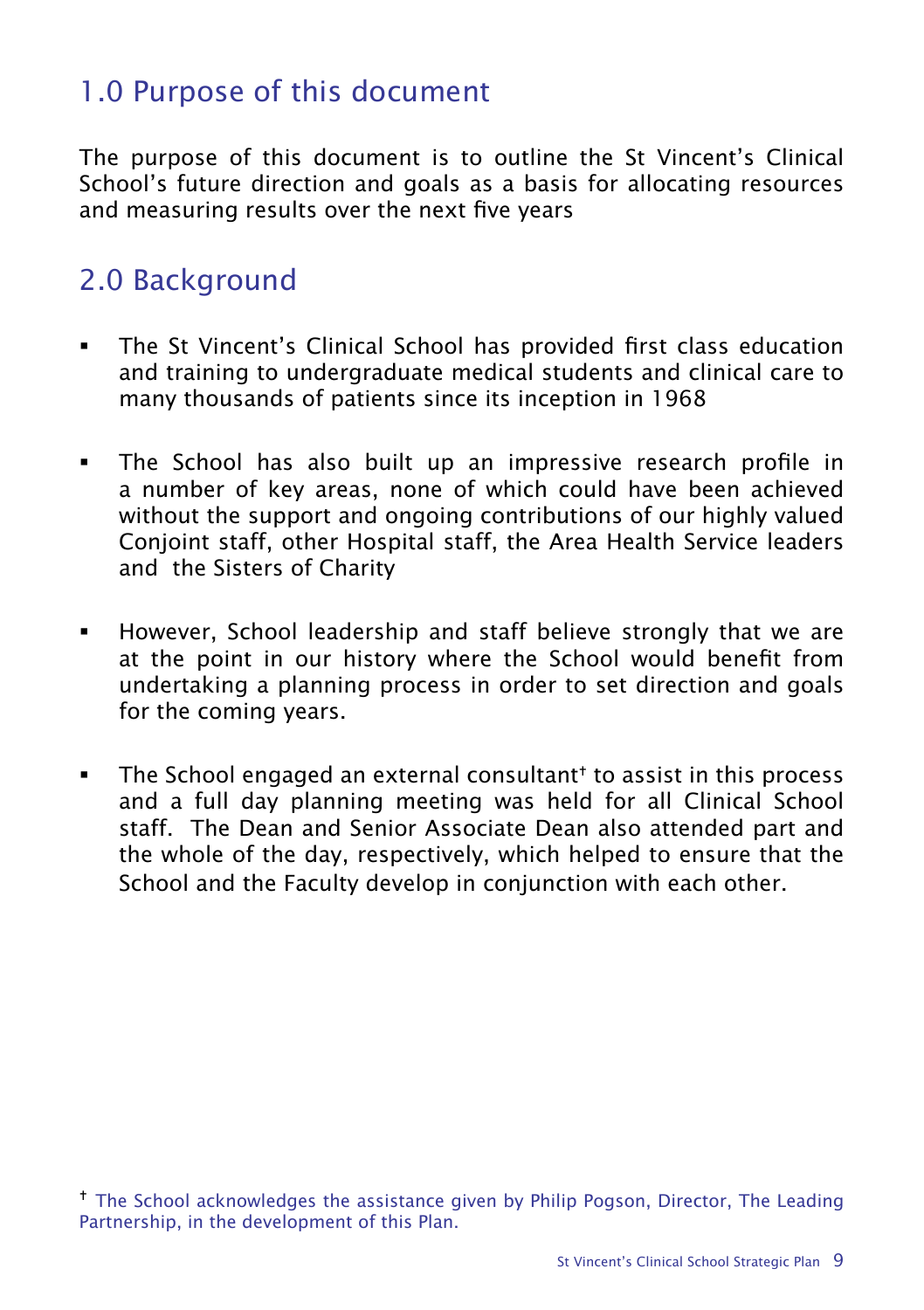#### 2.1 Contemporary Context for Clinical Medical Education – changes, issues and challenges

The health system within which the contemporary clinical school functions has changed significantly over the past 25 years. The purpose of this section is to build a clearer picture of the current and future "drivers" of change in the health and higher education systems, the impact these changes may have on St Vincent's Clinical School's role and function, and how the School can best position itself to be successful in the future.



2009 Year 6 Students and Staff Photo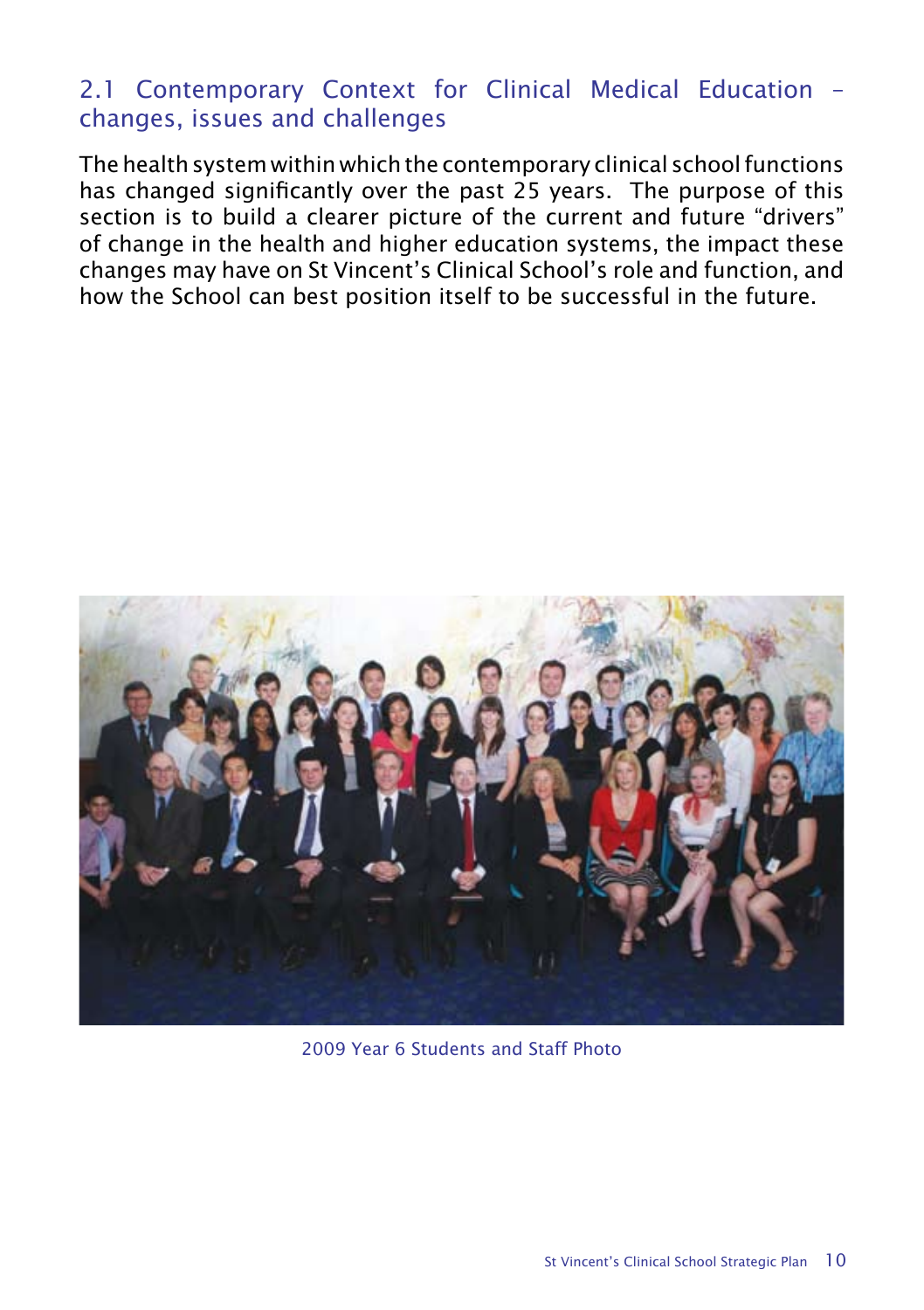### 2.2 "Drivers" of Change across NSW Health

#### 2.2.1 The increasingly complex education role of teaching hospitals

Although education and training occur right across the public and private health sectors, the role of research and teaching within New South Wales Health has not been defined in legislative detail. The Health Services Act (NSW) 1997 Clause 10(L) simply states:

"To provide training and education relevant to the provision of health services"

Clause 10(m) states:

"To undertake research and development relevant to the provision of health services"

Senior managers within the health system have not historically had clear research and education performance indicators in their performance agreements with NSW Health. However, even given the relative absence of legislative guidance, over the past 10-15 years major hospital campuses in New South Wales have become increasingly important sites for a broadening range of professional training. For example:

#### Medical

- Undergraduates
- **•** Junior Medical Staff
- **Unstreamed Junior Medical Staff**
- Career Medical Officers
- **International Medical Graduates**
- **College Accredited Trainees (Basic and Advanced)**
- **Trainees in un-accredited positions**

#### Nursing

- Undergraduate
- **Postgraduate**

#### Allied Health

- **Undergraduate**
- **Postgraduate**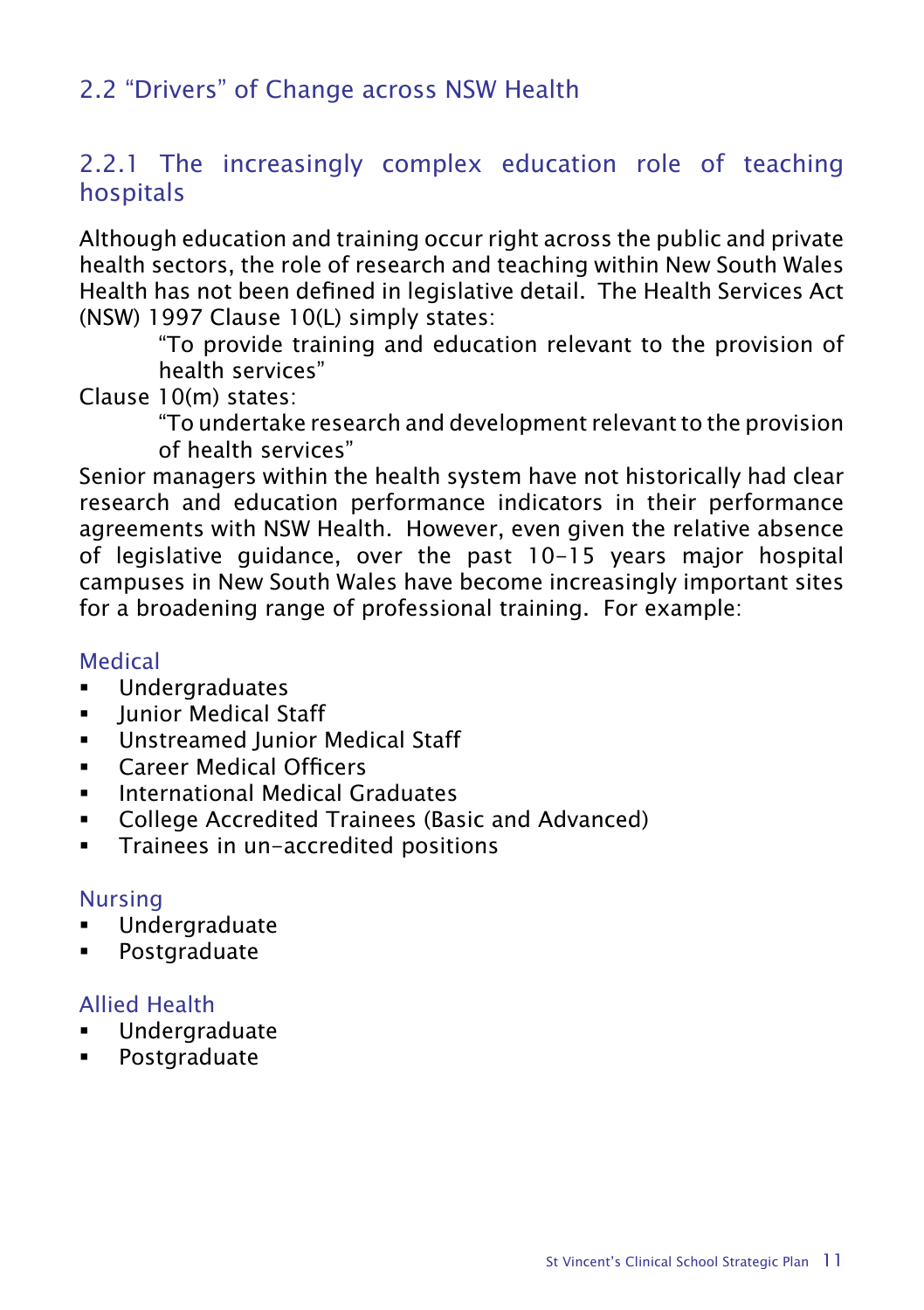#### 2.2.2 The changing casemix in teaching hospitals and the impact on clinical teaching

The casemix of teaching hospitals has altered greatly over the last decade and a half. Some of the generic changes evidenced across the system are summarised below:

- Many staff are appointed by the Area with "teaching and research" in their position descriptions. Performance review in this regard is not undertaken by the Area Health Service. Feedback from the Clinical School on each individual's performance is neither requested or supplied
- The emergency load has risen, as has the age of patients and the number of chronic and complex cases
- Length of Hospital stay is down, while day-only admissions and day of surgery admissions have risen
- Many procedures and episodes of care have shifted to the private sector
- Sub-specialisation has increased, while the number of general physicians in training has fallen substantially and the category of "General Physician" has disappeared from most teaching hospitals
- The case load for Geriatricians and Oncologists, for example, has risen, along with the need for junior medical staff and registrars to coordinate large numbers of cross referrals
- **EXECOMMON CONDUCTS COMMON COMMON EXECUTE:** Common conditions, simpler procedures are no longer performed on an in-patient basis, while the demand on the available cohort of competent, interested "clinical teachers" has risen as the clinical teaching load has broadened
- These shifts have had a real impact on the availability of basic teaching material for undergraduate medical training within the public system
- The general requirements for staff and student training and development in areas such as Occupational Health and Safety and Clinical Governance, which includes Patient Safety and Risk Management have risen in recent years, with a resultant growing emphasis on staff training and development.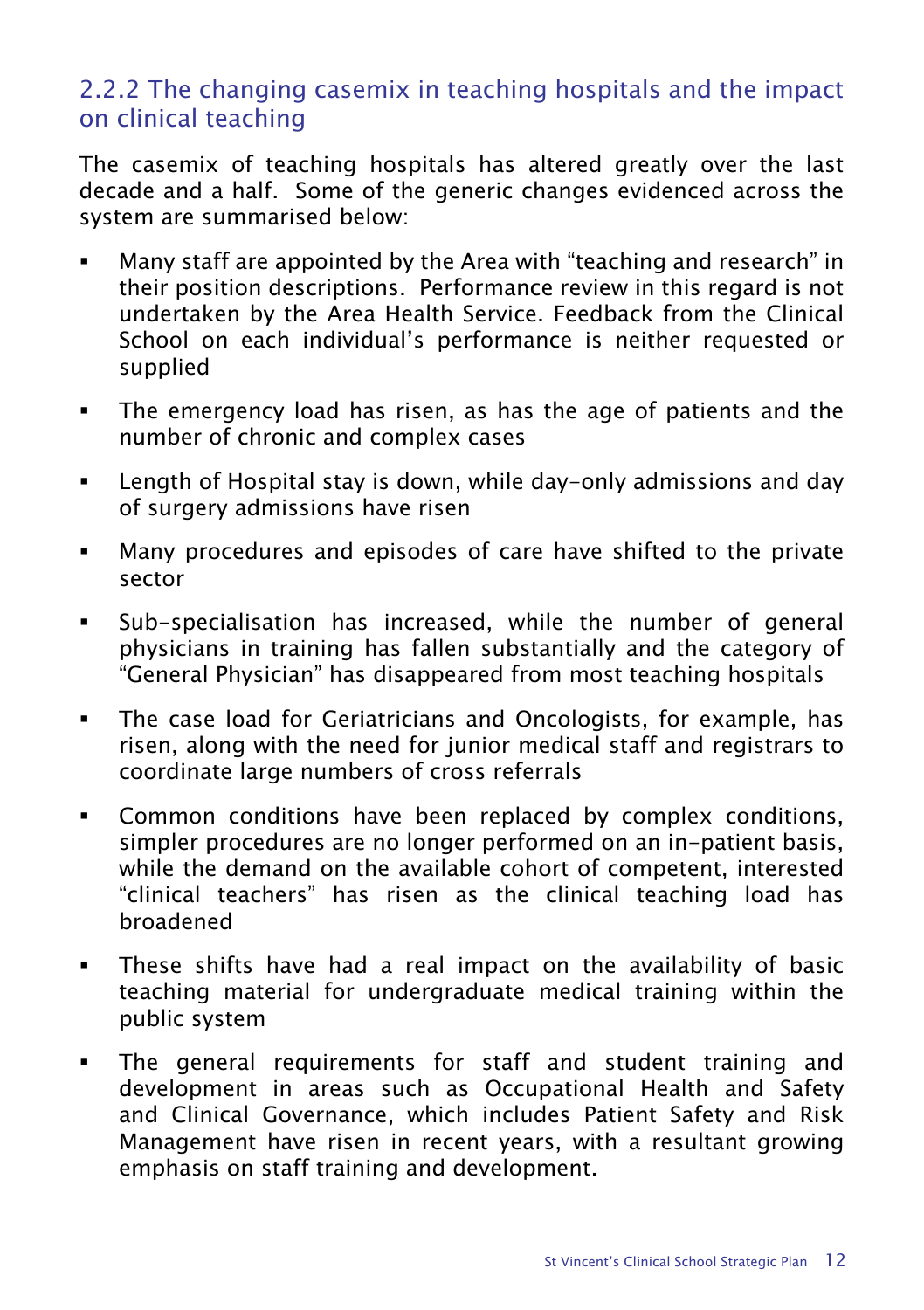In addition, the Commonwealth has funded the creation of several new medical schools across Australia, which will boost the number of junior doctors requiring training in the health system but places additional demand on teaching hospitals and introduces additional complexity where multiple Universities with different curricula are teaching within the same institutions

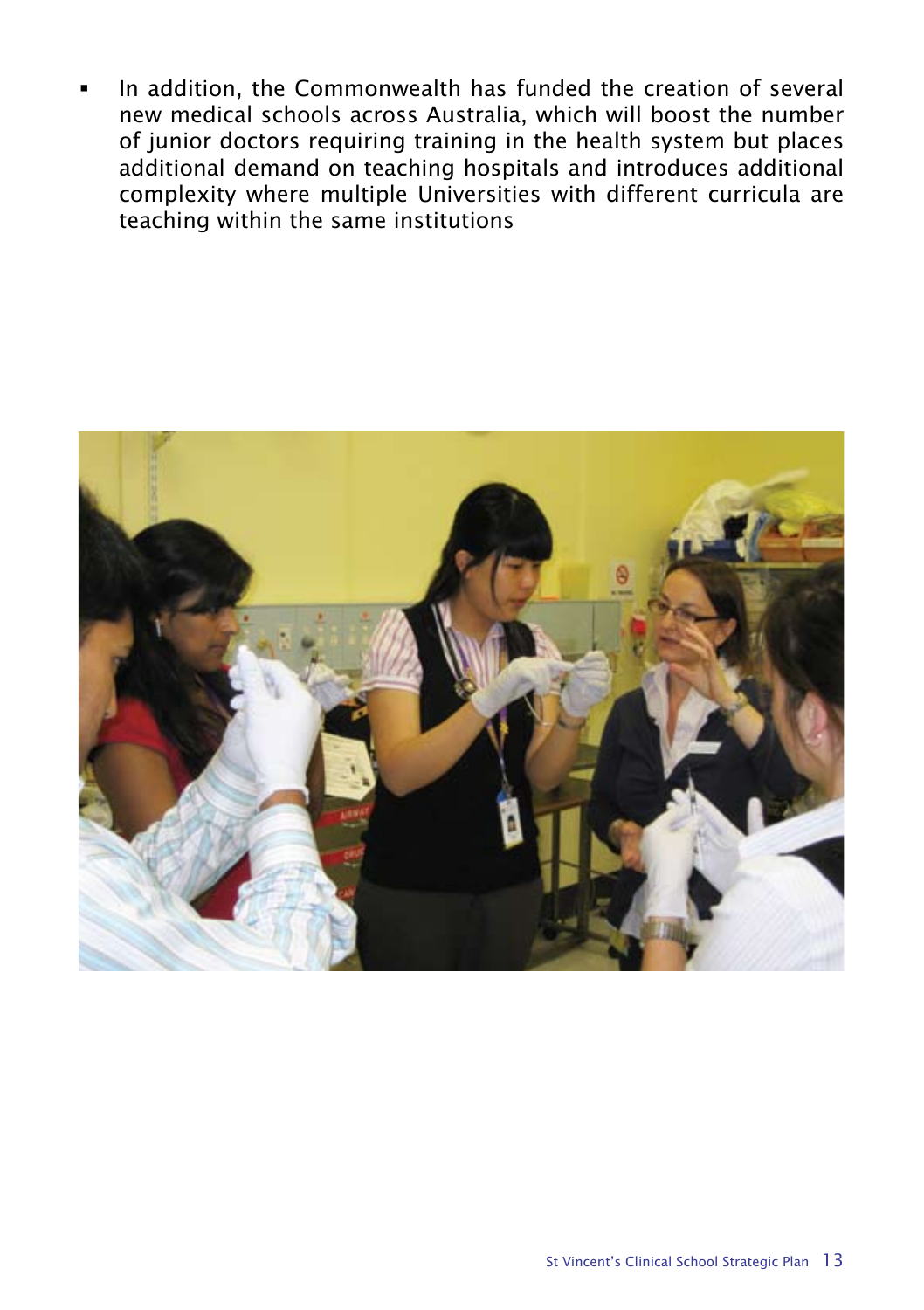# 3.0 Opportunities, Advantages and Challenges for St Vincent's Clinical School

#### 3.1 Opportunities and Advantages

Due to its unique history and position, St Vincent's Clinical School has a number of key opportunities and advantages which include:

- A public and private hospital on the same site along with a major private clinic
- A long history of medical teaching on the site and many clinicians willing to be engaged in teaching
- St Vincent's Public Hospital's status as an affiliated public hospital under the leadership of the Sisters of Charity
- **Its geographic position, being relatively close to the UNSW main** campus
- **The presence of several major research organisations on campus** including the Garvan & Victor Chang Research Institutes, the Applied Medical Research Institute, and the National Centre for HIV Epidemiology and Clinical Research. UNSW and St Vincent's are committed to developing significant further research infrastructure on site
- A new Cancer Centre, incorporating cancer care and translational research, will open on campus in 2012, providing a major opportunity for teaching and research
- Existing research strengths at the School and a year-on-year growth in research output
- The opportunity to build on the recent history of successful student Independent Learning Programs (ILPs) to encourage clinicians and School staff to collaborate in research and learning projects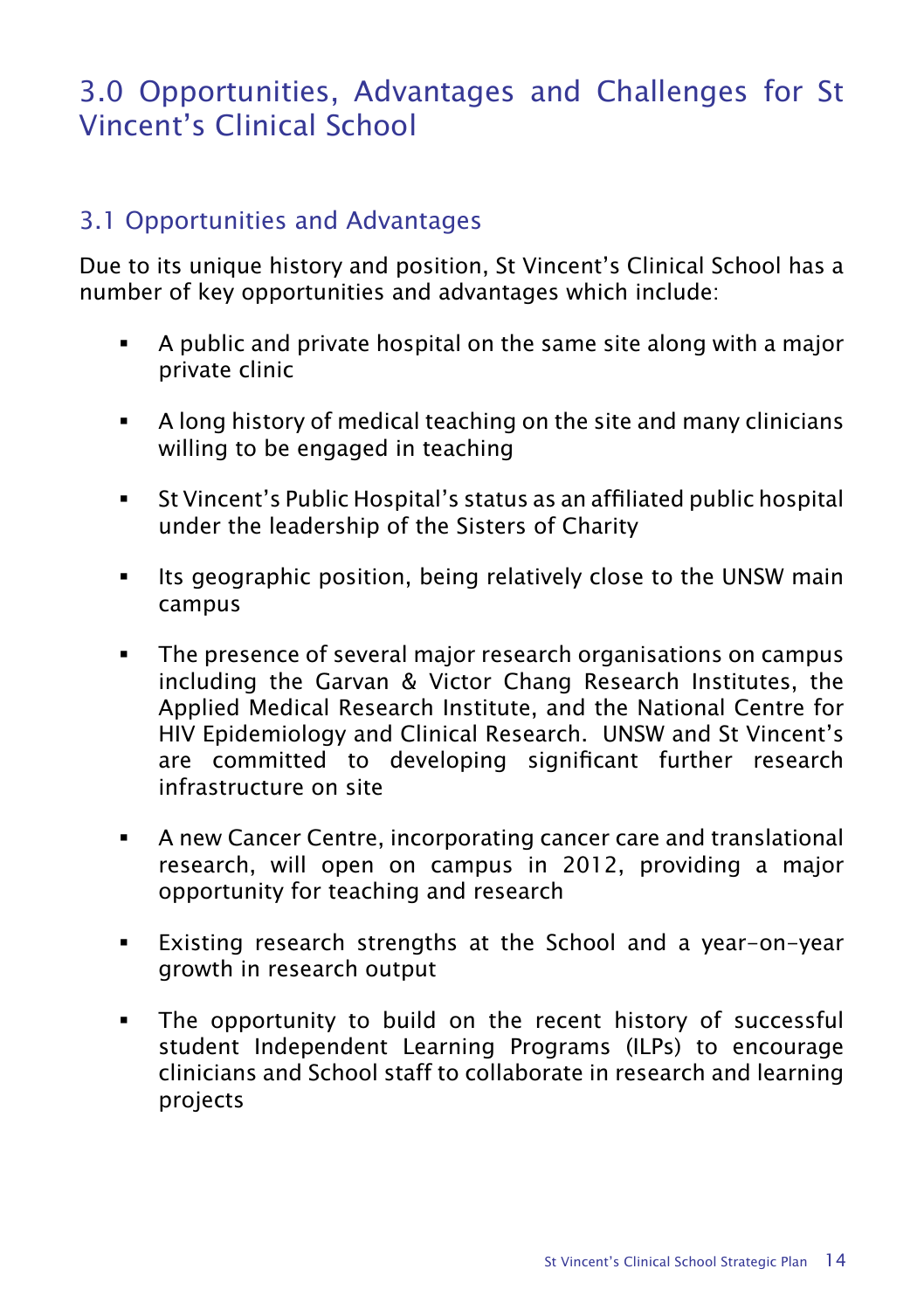## 3.2 Challenges

- Broadening and deepening the number of clinician-teachers in the face of growing clinical workloads and the changing casemix
- Strengthening feedback to clinician-teachers and improving the way data is used to improve teaching
- Managing changing student expectations
- Strengthening research performance
- Managing the implementation of the new (labour intensive) curriculum
- University and Faculty budget issues
- Introduction of another medical school with a different curriculum into the clinical learning environments using the same pool of clinicians and teams for student clinical attachments

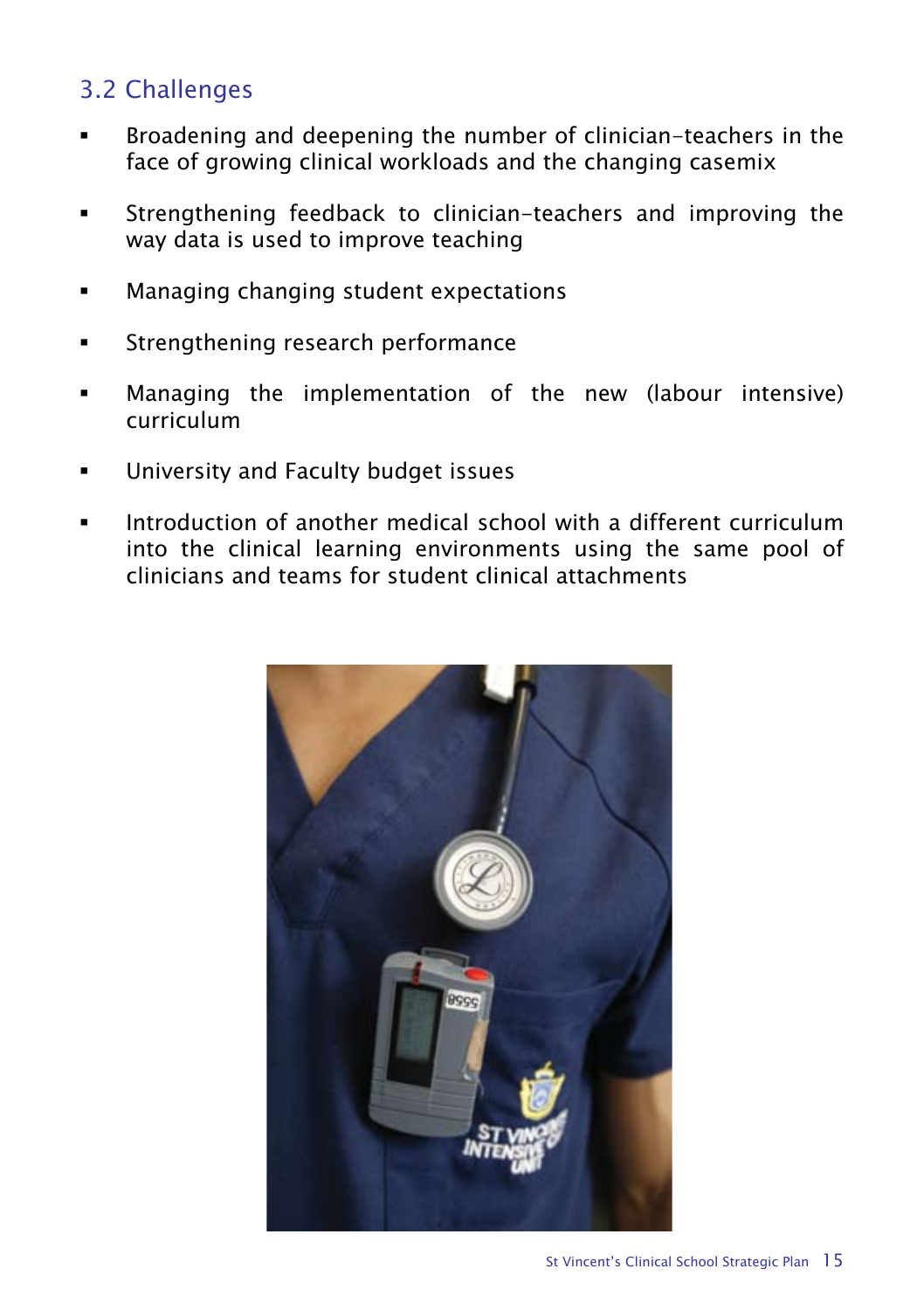# 4.0 Faculty Aspiration

To improve human health and well-being, and to alleviate suffering, by:

- Developing and sustaining an inspiring, highly professional learning environment
- Maximising opportunities for leading researchers and clinicians to address important health issues
- Supporting students, researchers and clinicians to achieve their goals

We aim to be recognised as an acclaimed Medical Faculty within the "Group of 8" research intensive Australian universities and internationally.

# 5.0 School Purpose

The purpose of the St Vincent's Clinical School is to lead, coordinate and enable:

- Education of undergraduate and postgraduate students in medicine and the basic sciences
- **Conduct of medical research**
- Bridging of the divide between the University sector and the health system through modelling academic reflection and reflective clinical practice
- Ongoing development of research-driven clinical practice in the teaching hospital context, including contributing to processes that improve clinical service quality, equity, patient safety and delivery
- **Increased engagement with the community to demonstrate** reciprocity of the student-doctor-patient relationship, particularly in the fields of social disadvantage and indigenous health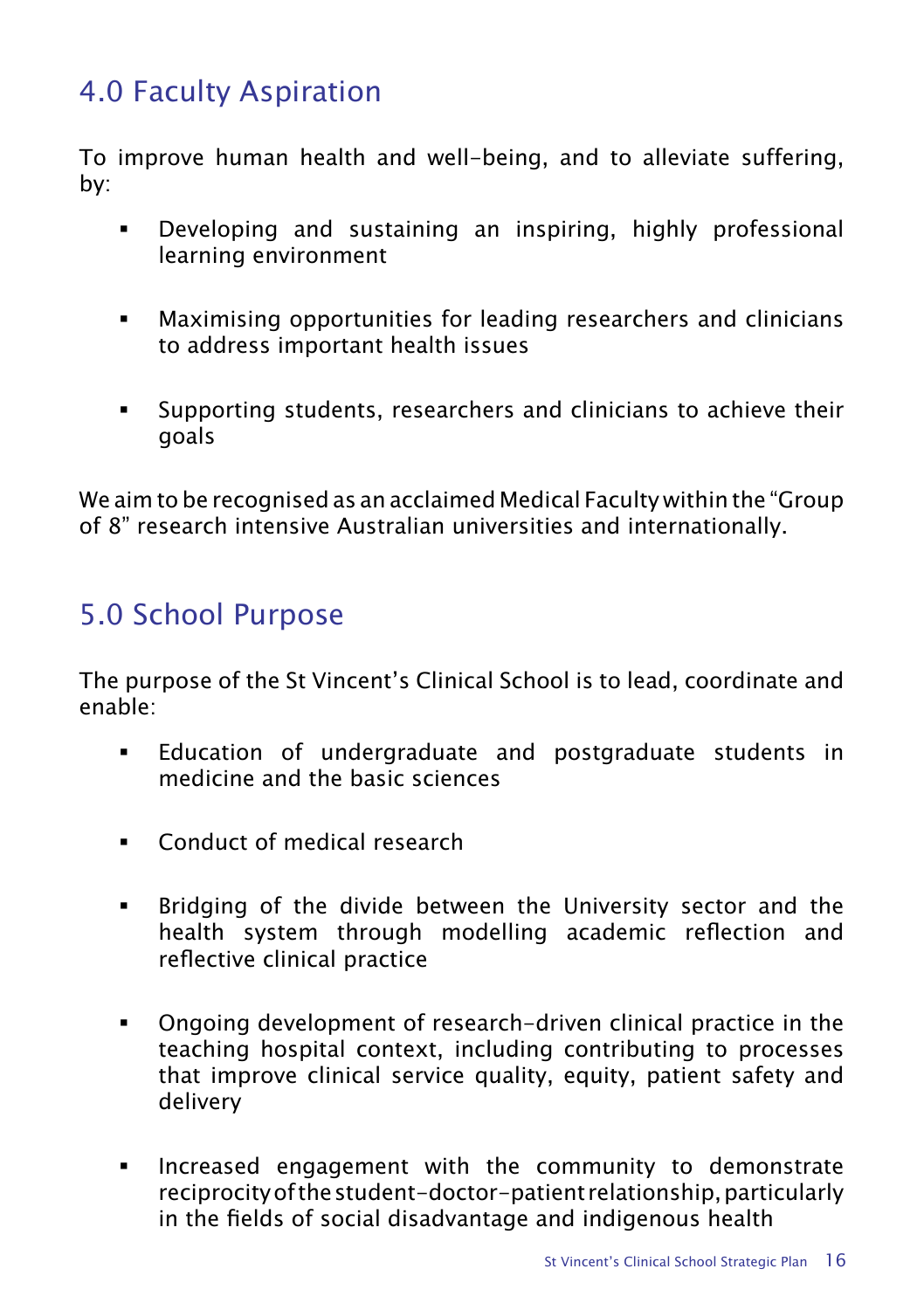## 5.1 Functions

The Clinical School has several functions as illustrated in the diagram below:

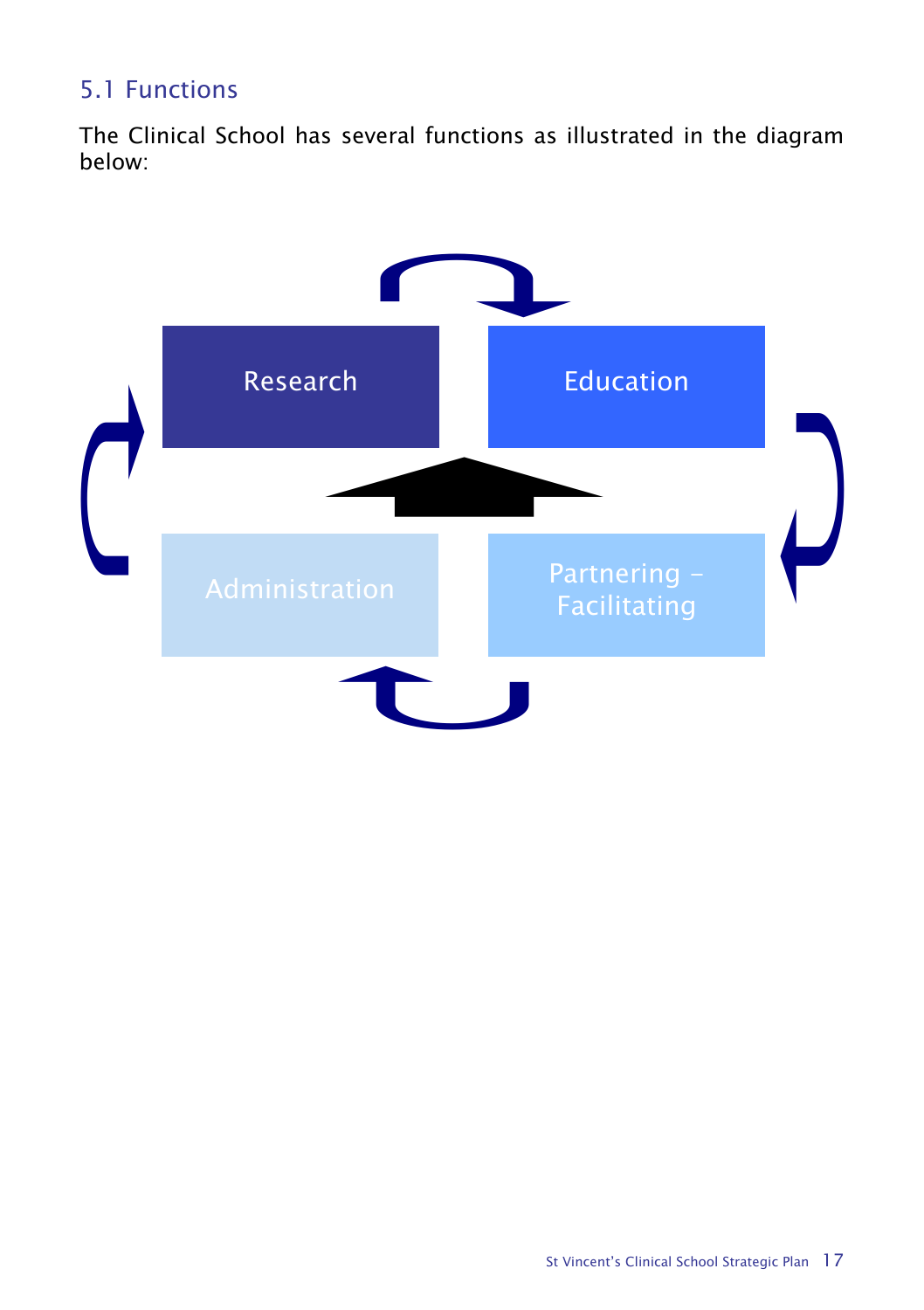## 6.0 Focus & Strategic Goals 2010-2015

As with other UNSW Clinical Schools, The St Vincent's Clinical School has four key foci:

- **Teaching**
- Research and Research Mentoring
- Clinical Work
- **EXECOMMUNITY Service and Advocacy**

It is important to note that in comparison to University non-clinical academics within other Faculties, Clinical Academics are expected to maintain a clinical workload and reputation in addition to research, teaching and service. Clinical Academics have active duty of care responsibilities to patients and the health service in which they work.

Moreover, in comparison to their non-academically appointed clinical colleagues, Clinical Academics have to balance clinical work with a significant research and service load. For academic promotion, the productivity in the two latter categories far outweighs the former.

In alignment with University and Faculty objectives, the Clinical School has the following strategic goals:

- 1. Student Experience
- 2. Research
- 3. Community Engagement
- 4. Capabilities and Resources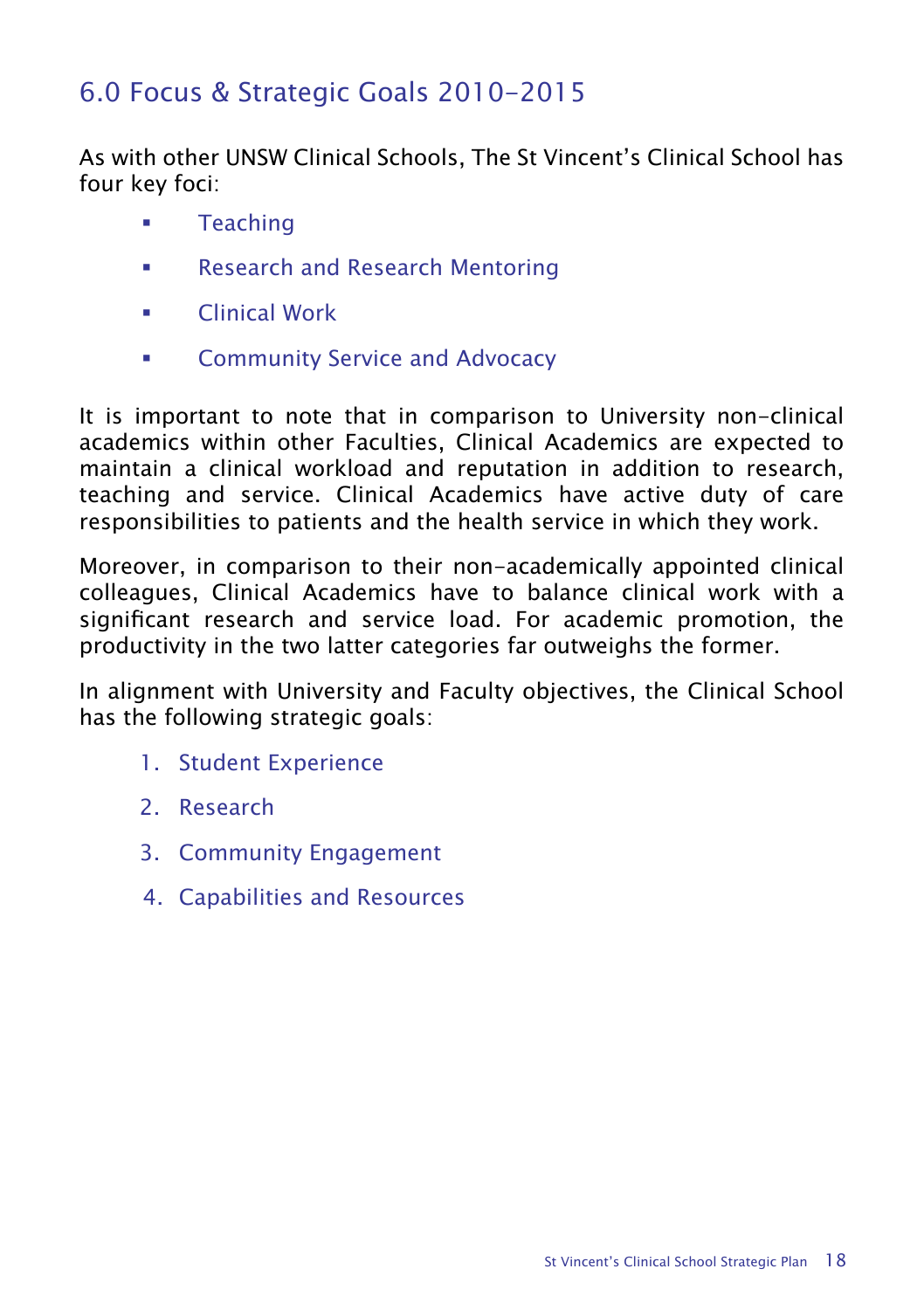# 7.0 Strategic Goals - Detail

#### 7.1 Student Experience

To refine and improve performance in teaching including the ongoing successful implementation of the new undergraduate curriculum and strengthening feedback to students and teaching staff

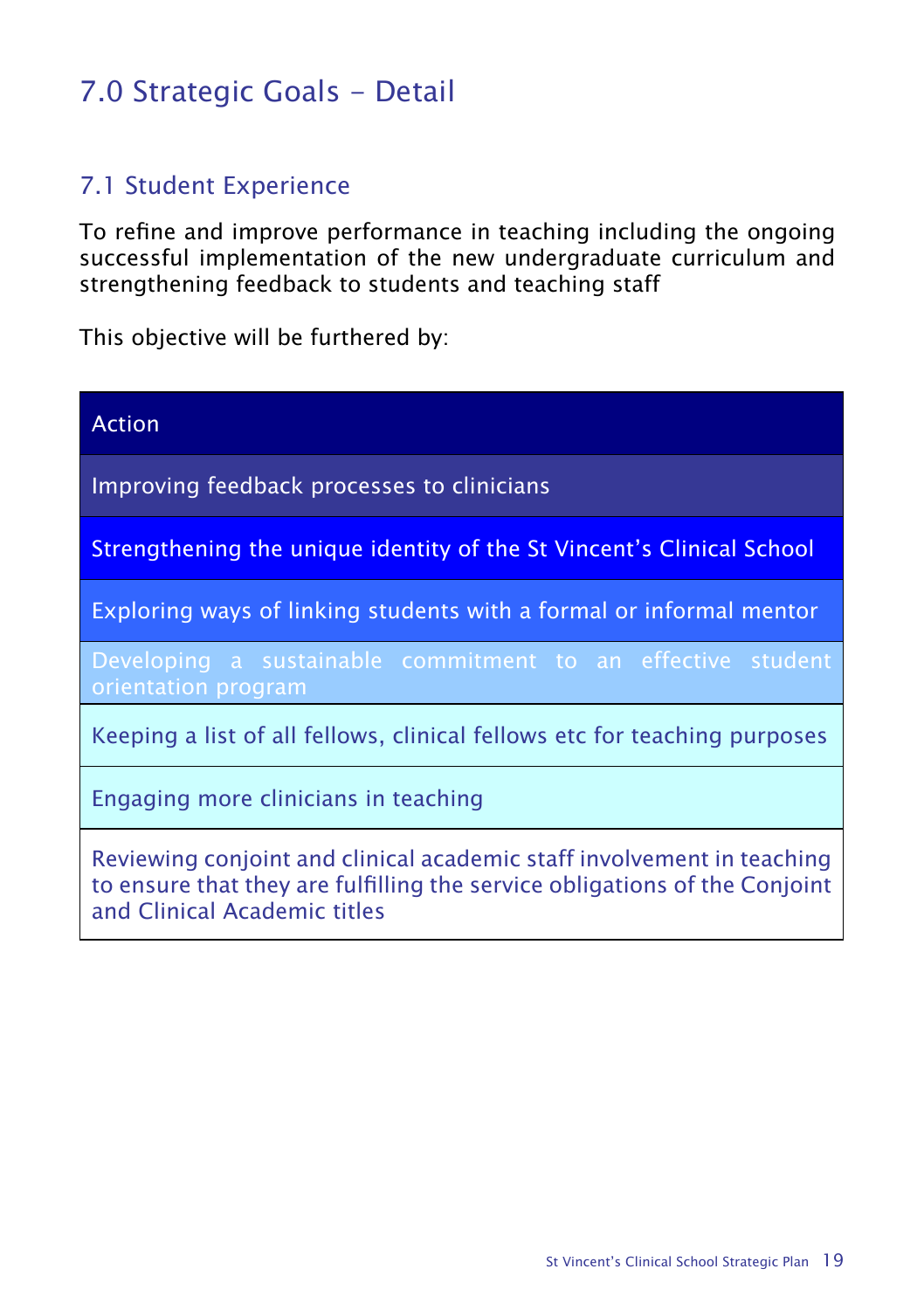### 7.2 Research

To strengthen the breadth and depth of research performance of the Clinical School's staff and students and to encourage research amongst the clinician and scientist community on the St Vincent's campus and beyond

| <b>Action</b>                                                                                                                                                                                                                             |  |  |  |  |
|-------------------------------------------------------------------------------------------------------------------------------------------------------------------------------------------------------------------------------------------|--|--|--|--|
| Continuing to encourage and support investigator-driven research by<br>School members and particularly peer-reviewed research                                                                                                             |  |  |  |  |
| Developing a number of longer term, collaborative research projects<br>through which a range of students may choose to complete ILP projects;<br>putting in place appropriate, sustainable support mechanisms for the<br>whole ILP cohort |  |  |  |  |
| Investigating the feasibility of introducing a research mentoring<br>scheme                                                                                                                                                               |  |  |  |  |
| Developing a strategy to increase the number of multi-disciplinary<br>grants                                                                                                                                                              |  |  |  |  |
| Promoting clinician co-supervision of research projects                                                                                                                                                                                   |  |  |  |  |
| Sending interested staff to the UNSW research leaders' program                                                                                                                                                                            |  |  |  |  |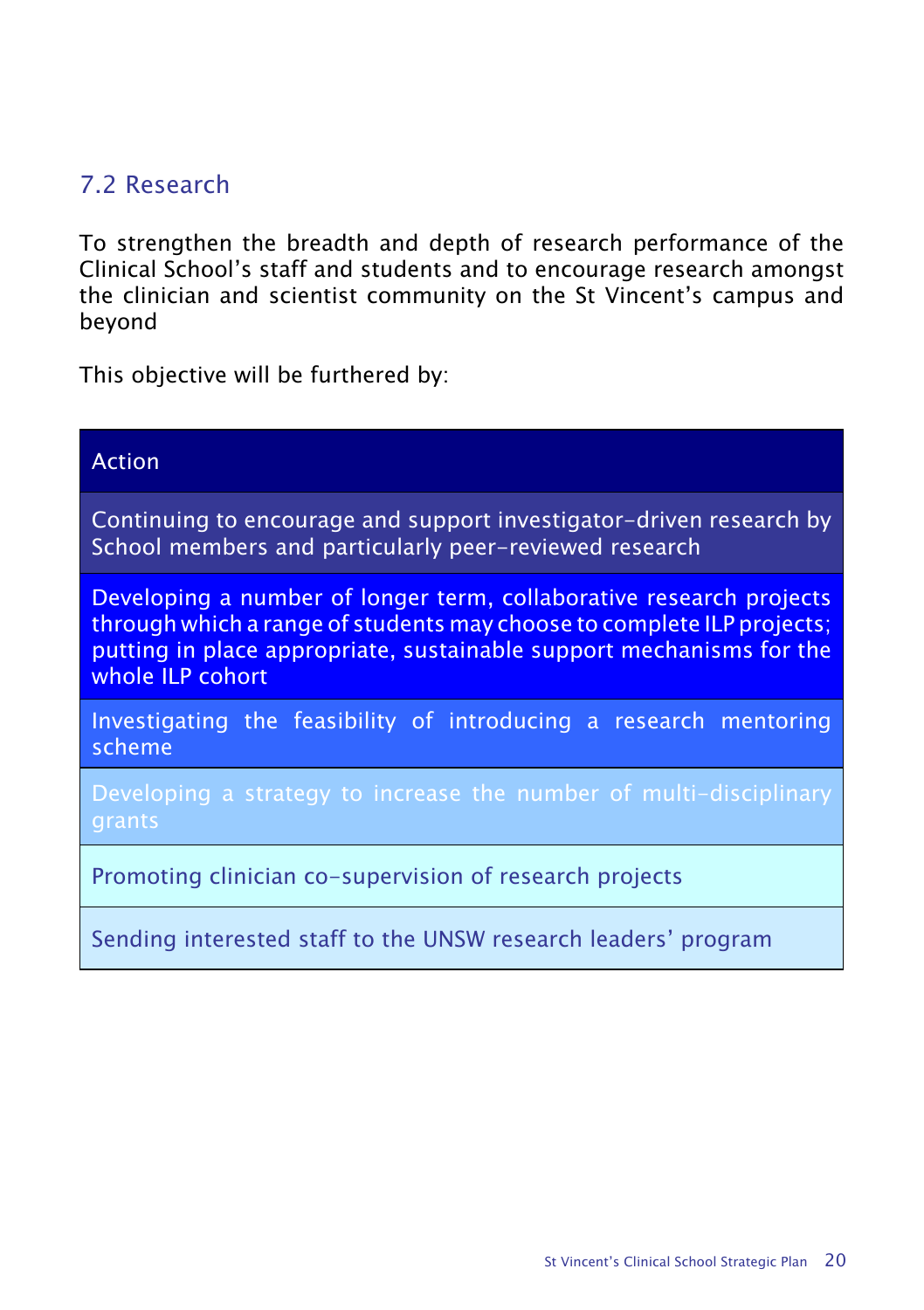### 7.3 Community Engagement

To improve the management of key relationships on and off the St Vincent's campus, to take a strategic approach to active participation in community service initiatives and build St Vincent's Clinical School's unique identity, in conjunction with the values of the Sisters of Charity

| <b>Action</b>                                                                                                                                                                                                                                                          |  |  |  |  |
|------------------------------------------------------------------------------------------------------------------------------------------------------------------------------------------------------------------------------------------------------------------------|--|--|--|--|
| Agreeing community activities or charities that the School will support.<br>As far as possible, align with existing activities and the Asia-Pacific<br>region; eg St Vincent's Hospital Health for the Homeless; MedSoc<br>Charities; indigenous community initiatives |  |  |  |  |
| Create a fundraising strategy in collaboration with the Faculty<br>fundraiser                                                                                                                                                                                          |  |  |  |  |
| Initiate a prize that recognises student involvement in community<br>activities                                                                                                                                                                                        |  |  |  |  |
| Aligning the School with the Faculty & University strategy on indigenous<br>developments                                                                                                                                                                               |  |  |  |  |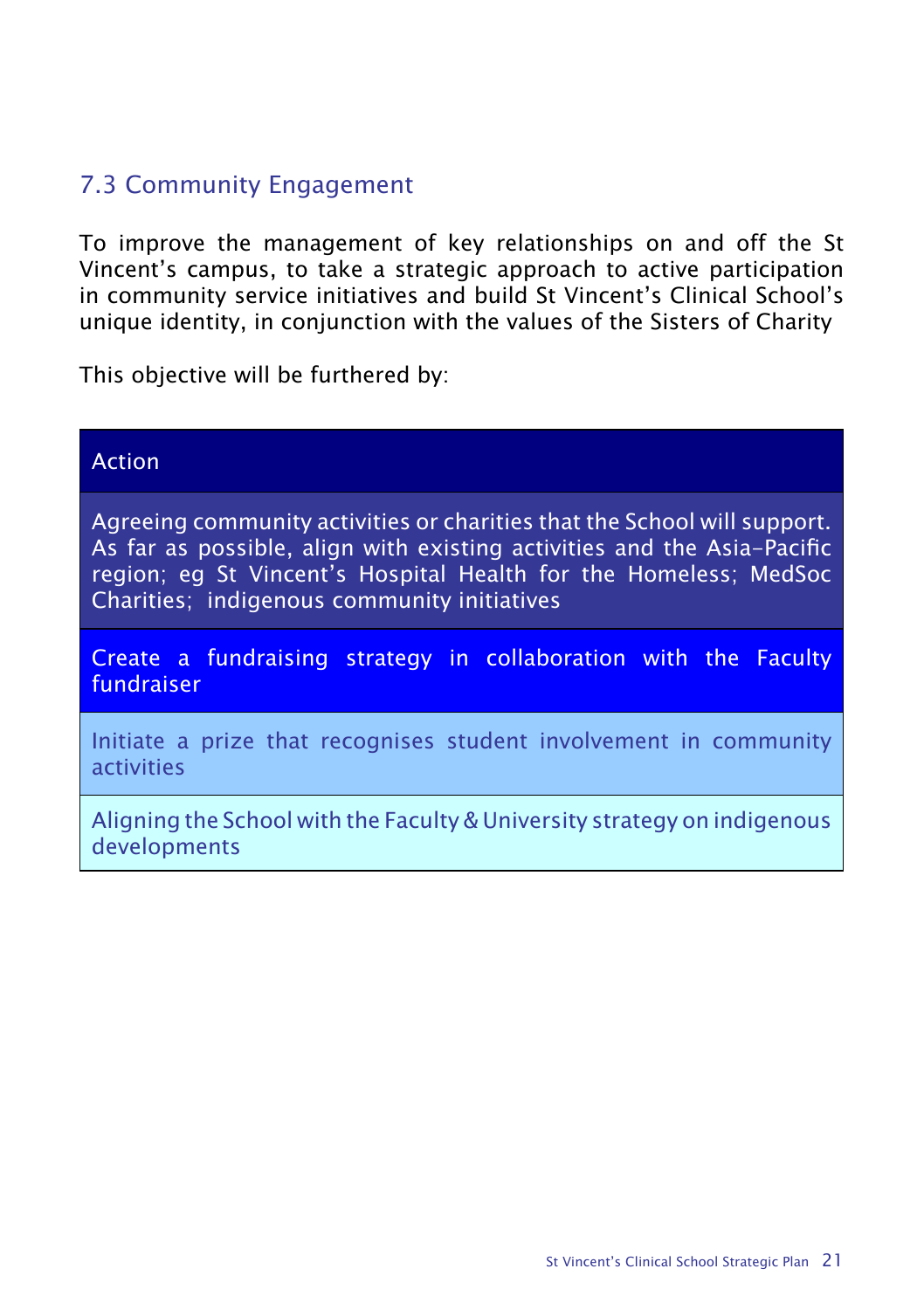#### 7.4 Capabilities and Resources

To provide efficient and effective support systems and to encourage ongoing staff professional development whilst meeting budget expectations

| Action                                                                                                     |  |  |
|------------------------------------------------------------------------------------------------------------|--|--|
| Implementing the University's Talent Management strategy                                                   |  |  |
| Clarifying the administrative reporting structure                                                          |  |  |
| Maintaining engagement with the Don Harrison Patient Safety<br>Simulation Centre, St Vincent's Hospital    |  |  |
| Leveraging the School's sponsorship of Medicak Grand Rounds to<br>promote School priorities and objectives |  |  |
| Holding regular planning and coordination sessions each year on key<br>School strategic issues             |  |  |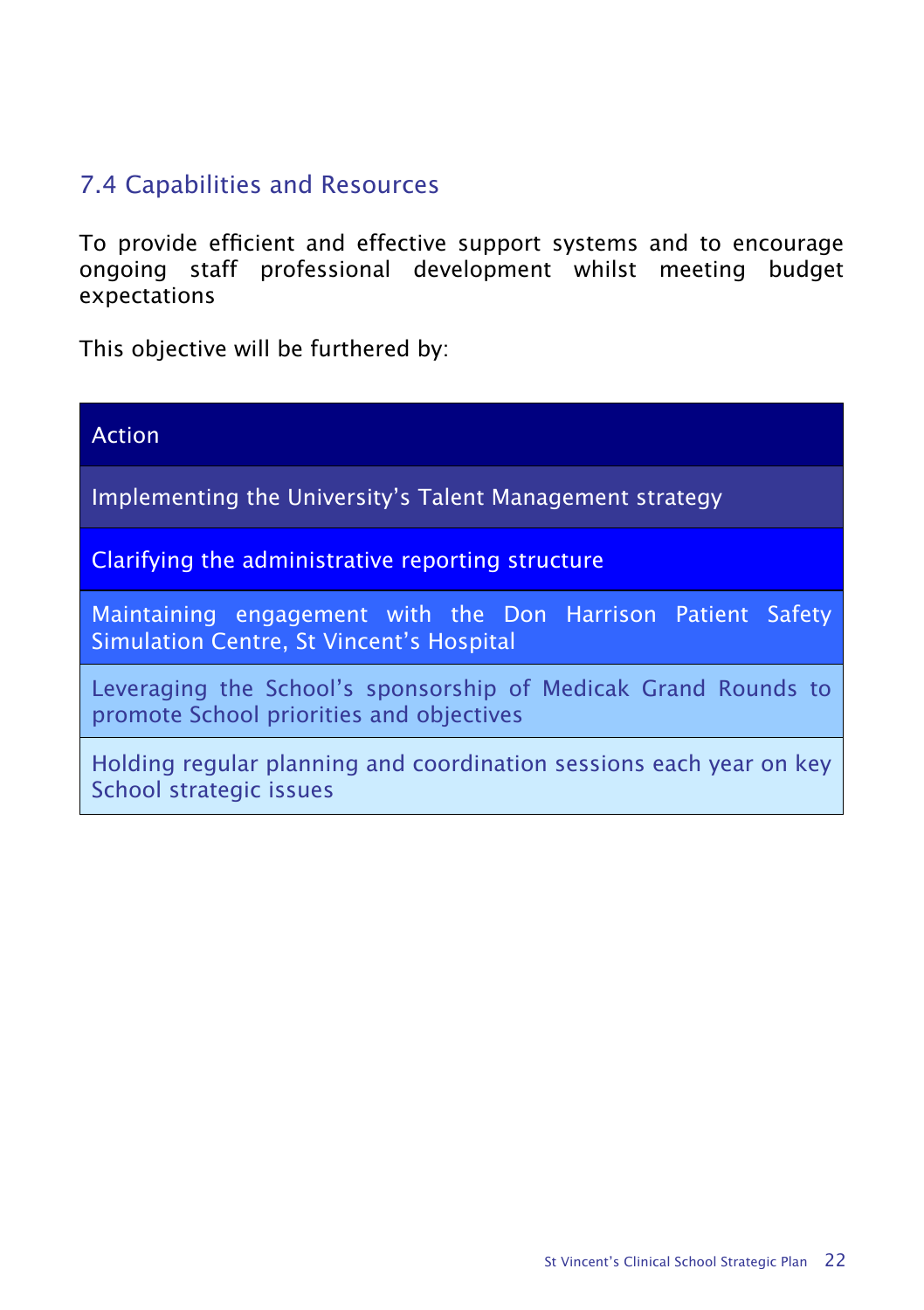# Appendix 1 – Stakeholder Benefits Analysis

| <b>Stakeholder</b>              | <b>Benefits Desired from the Clinical School</b>                                                                                                                                                                                                                                                                                                                                                                                 |
|---------------------------------|----------------------------------------------------------------------------------------------------------------------------------------------------------------------------------------------------------------------------------------------------------------------------------------------------------------------------------------------------------------------------------------------------------------------------------|
| Community                       | Effective<br>education<br>of<br>medical<br>students:<br>independent advice & leadership on issues<br>important to them; high-quality clinical care;<br>research that helps solve medical & health<br>problems; financial accountability; local face of<br>the Faculty/University; information                                                                                                                                    |
| <b>Conjoint Staff</b>           | Academic, educational & educational leadership;<br>clarity around roles, duties & accountabilities;<br>Academic title; opportunity to teach; access<br>to University facilities & systems; opportunity<br>to make a contribution; clarity around desired<br>outputs; transparency on financial issues such as<br>research fund distribution                                                                                      |
| Faculty of Medicine,<br>unsw    | Education of undergraduate & postgraduate<br>students; research output; financial accountability;<br>collegiate contribution to the broader Faculty &<br>University; access to & influence upon, the health<br>system; leadership in education, research &<br>clinical work                                                                                                                                                      |
| Hospital/Area Health<br>Service | Clarity of role & accountability for resources,<br>clinical practice & budgets; collaboration & joint<br>planning; assistance on research & education<br>policy & operational issues; regular information<br>updates; highly competent, effective and safe<br>research<br>clinical work;<br>output;<br>leadership;<br>independent influence on issues facing the health<br>system                                                |
| <b>School Staff</b>             | Diversity; opportunity to positively influence<br>students & their education; influence over the<br>direction of the School; recognition (name of the<br>University, title etc); access to University systems<br>& resources around medical education & research<br>facilities; feedback re performance                                                                                                                          |
| <b>Students</b>                 | Appropriate resources (buildings; laboratories;<br>learning<br>resources; teaching materials etc);<br>supportive environment; committed staff (School<br>& Conjoints); quality educational experience<br>- breadth & depth; role models; leadership<br>& insights into medical practice & research;<br>opportunity to participate in the life of the School/<br>Hospital; research opportunities; streaming where<br>appropriate |